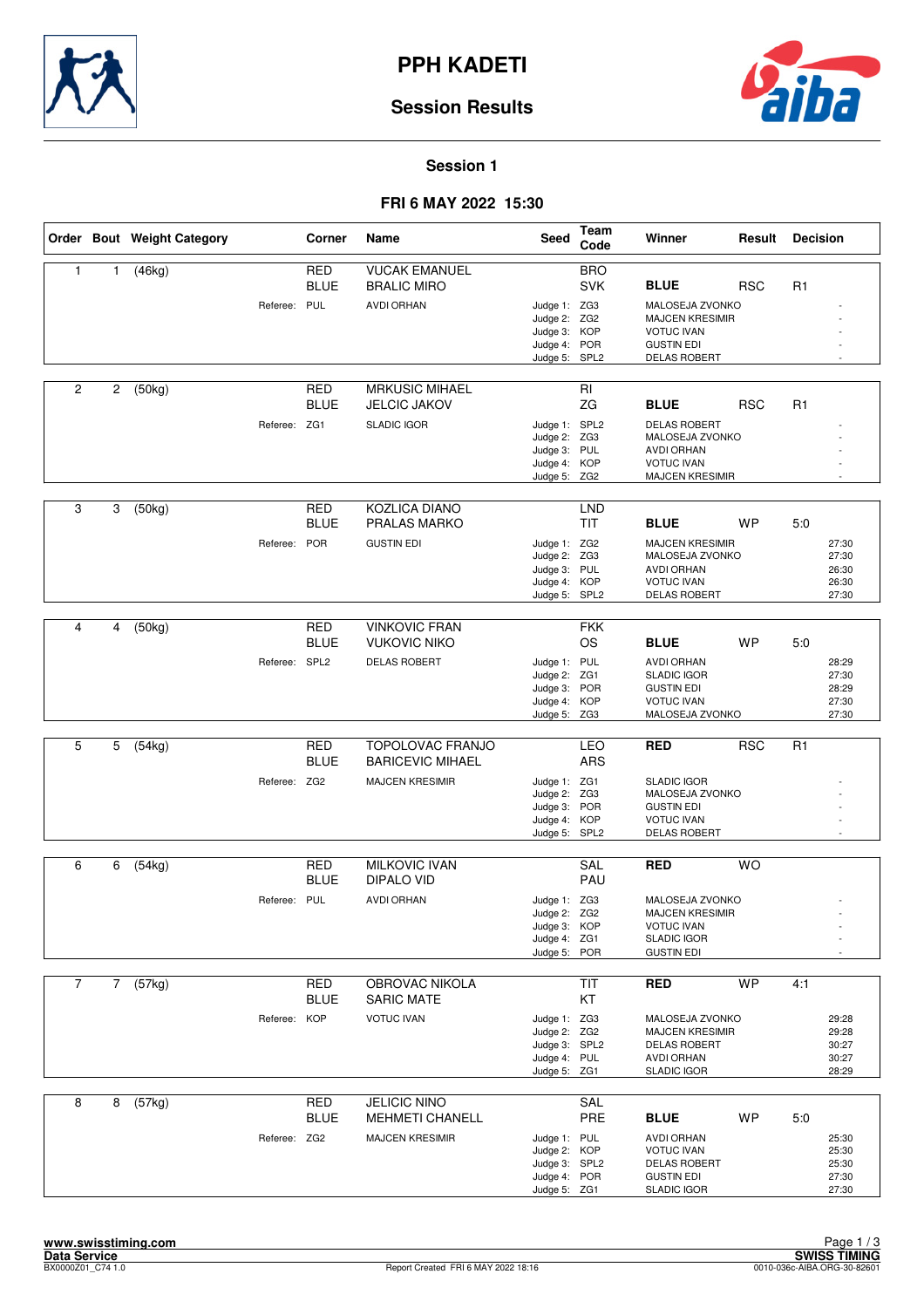



#### **Session 1**

#### **FRI 6 MAY 2022 15:30**

|    |                 | Order Bout Weight Category |               | Corner                    | Name                                             | <b>Seed</b>                                                                   | Team<br>Code             | Winner                                                                                                      | Result     | <b>Decision</b> |                                           |
|----|-----------------|----------------------------|---------------|---------------------------|--------------------------------------------------|-------------------------------------------------------------------------------|--------------------------|-------------------------------------------------------------------------------------------------------------|------------|-----------------|-------------------------------------------|
| 9  | 9               | (57kg)                     |               | <b>RED</b><br><b>BLUE</b> | <b>MIKULIC JAN</b><br><b>RAVLIC DUJE</b>         |                                                                               | <b>RAD</b><br><b>PIT</b> | <b>BLUE</b>                                                                                                 | <b>WP</b>  | 5:0             |                                           |
|    |                 |                            | Referee: ZG3  |                           | MALOSEJA ZVONKO                                  | Judge 1: KOP<br>Judge 2: POR<br>Judge 3: ZG2<br>Judge 4: ZG1<br>Judge 5: PUL  |                          | <b>VOTUC IVAN</b><br><b>GUSTIN EDI</b><br><b>MAJCEN KRESIMIR</b><br><b>SLADIC IGOR</b><br><b>AVDI ORHAN</b> |            |                 | 27:29<br>26:30<br>26:30<br>26:30<br>26:30 |
| 10 | 10              | (63kg)                     |               | RED<br><b>BLUE</b>        | SABLJAKOVIC ANES<br>LUGOMER ANTUN                |                                                                               | <b>ARS</b><br><b>RON</b> | <b>BLUE</b>                                                                                                 | <b>RSC</b> | R1              |                                           |
|    |                 |                            | Referee: SPL2 |                           | <b>DELAS ROBERT</b>                              | Judge 1: PUL<br>Judge 2: ZG2<br>Judge 3: KOP<br>Judge 4: POR<br>Judge 5: ZG1  |                          | <b>AVDI ORHAN</b><br><b>MAJCEN KRESIMIR</b><br><b>VOTUC IVAN</b><br><b>GUSTIN EDI</b><br><b>SLADIC IGOR</b> |            |                 |                                           |
| 11 | 11              | (63kg)                     |               | <b>RED</b><br><b>BLUE</b> | <b>KUCAN VID</b><br><b>MATOSIC LEO</b>           |                                                                               | <b>ARS</b><br>PIT        | <b>RED</b>                                                                                                  | <b>RSC</b> | R <sub>1</sub>  |                                           |
|    |                 |                            | Referee: ZG2  |                           | <b>MAJCEN KRESIMIR</b>                           | Judge 1: PUL<br>Judge 2: SPL2<br>Judge 3: ZG3<br>Judge 4: ZG1<br>Judge 5:     | KOP                      | <b>AVDI ORHAN</b><br><b>DELAS ROBERT</b><br>MALOSEJA ZVONKO<br><b>SLADIC IGOR</b><br><b>VOTUC IVAN</b>      |            |                 |                                           |
| 12 | 12              | (63kg)                     |               | <b>RED</b><br><b>BLUE</b> | <b>KAPETANIC GABRIEL</b><br>SIVONJIC IVANO       |                                                                               | <b>BRO</b><br>PRE        | <b>RED</b>                                                                                                  | <b>RSC</b> | R3              |                                           |
|    |                 |                            | Referee: POR  |                           | <b>GUSTIN EDI</b>                                | Judge 1: PUL<br>Judge 2: ZG2<br>Judge 3: ZG3<br>Judge 4: ZG1<br>Judge 5: KOP  |                          | <b>AVDI ORHAN</b><br><b>MAJCEN KRESIMIR</b><br>MALOSEJA ZVONKO<br><b>SLADIC IGOR</b><br><b>VOTUC IVAN</b>   |            |                 | 20:17<br>20:17<br>20:16<br>20:17<br>20:16 |
|    |                 |                            |               |                           |                                                  |                                                                               |                          |                                                                                                             |            |                 |                                           |
| 13 | 13              | (66kg)                     |               | <b>RED</b><br><b>BLUE</b> | <b>BILJESKOVIC PETAR</b><br>TUTUNDZIC JURAJ      |                                                                               | <b>GRA</b><br><b>BRO</b> | <b>BLUE</b>                                                                                                 | <b>RSC</b> | R <sub>2</sub>  |                                           |
|    |                 |                            | Referee: SPL2 |                           | <b>DELAS ROBERT</b>                              | Judge 1: PUL<br>Judge 2: KOP<br>Judge 3:<br>Judge 4: ZG1<br>Judge 5: ZG3      | POR                      | <b>AVDI ORHAN</b><br><b>VOTUC IVAN</b><br><b>GUSTIN EDI</b><br><b>SLADIC IGOR</b><br>MALOSEJA ZVONKO        |            |                 | 8:10<br>8:10<br>8:10<br>9:10<br>9:10      |
| 14 | 14              | (66kg)                     |               | RED                       | SUDINJA MARINO                                   |                                                                               | <b>ARS</b>               | <b>RED</b>                                                                                                  | <b>WP</b>  | 5:0             |                                           |
|    |                 |                            |               | <b>BLUE</b>               | <b>GLUCINA LUKA</b>                              |                                                                               | <b>DAR</b>               |                                                                                                             |            |                 |                                           |
|    |                 |                            | Referee: ZG2  |                           | <b>MAJCEN KRESIMIR</b>                           | Judge 1: ZG3<br>Judge 2: PUL<br>Judge 3: POR<br>Judge 4: SPL2<br>Judge 5: KOP |                          | MALOSEJA ZVONKO<br><b>AVDI ORHAN</b><br><b>GUSTIN EDI</b><br><b>DELAS ROBERT</b><br><b>VOTUC IVAN</b>       |            |                 | 30:27<br>30:27<br>29:28<br>30:26<br>30:26 |
| 15 | 15 <sup>2</sup> | (70kg)                     |               | RED<br><b>BLUE</b>        | <b>GORETA NIKO</b><br><b>BASIC IVAN</b>          |                                                                               | GRO<br>MAR               | <b>RED</b>                                                                                                  | <b>RSC</b> | R1              |                                           |
|    |                 |                            | Referee: ZG1  |                           | <b>SLADIC IGOR</b>                               | Judge 1: PUL<br>Judge 2: POR<br>Judge 3: ZG2<br>Judge 4: ZG3<br>Judge 5: SPL2 |                          | <b>AVDI ORHAN</b><br><b>GUSTIN EDI</b><br><b>MAJCEN KRESIMIR</b><br>MALOSEJA ZVONKO<br>DELAS ROBERT         |            |                 |                                           |
| 16 | 16              | (70kg)                     |               | <b>RED</b><br><b>BLUE</b> | <b>BLAZEVIC TONI</b><br>SIMUNIC RAFAJEL NEDILJKO |                                                                               | <b>MAR</b><br><b>SVK</b> | <b>BLUE</b>                                                                                                 | <b>DSQ</b> | R <sub>2</sub>  |                                           |
|    |                 |                            | Referee: KOP  |                           | <b>VOTUC IVAN</b>                                | Judge 1: POR<br>Judge 2: ZG1<br>Judge 3: ZG2<br>Judge 4: ZG3<br>Judge 5: PUL  |                          | <b>GUSTIN EDI</b><br><b>SLADIC IGOR</b><br><b>MAJCEN KRESIMIR</b><br>MALOSEJA ZVONKO<br>AVDI ORHAN          |            |                 | 8:9<br>7:10<br>7:10<br>7:10<br>7:10       |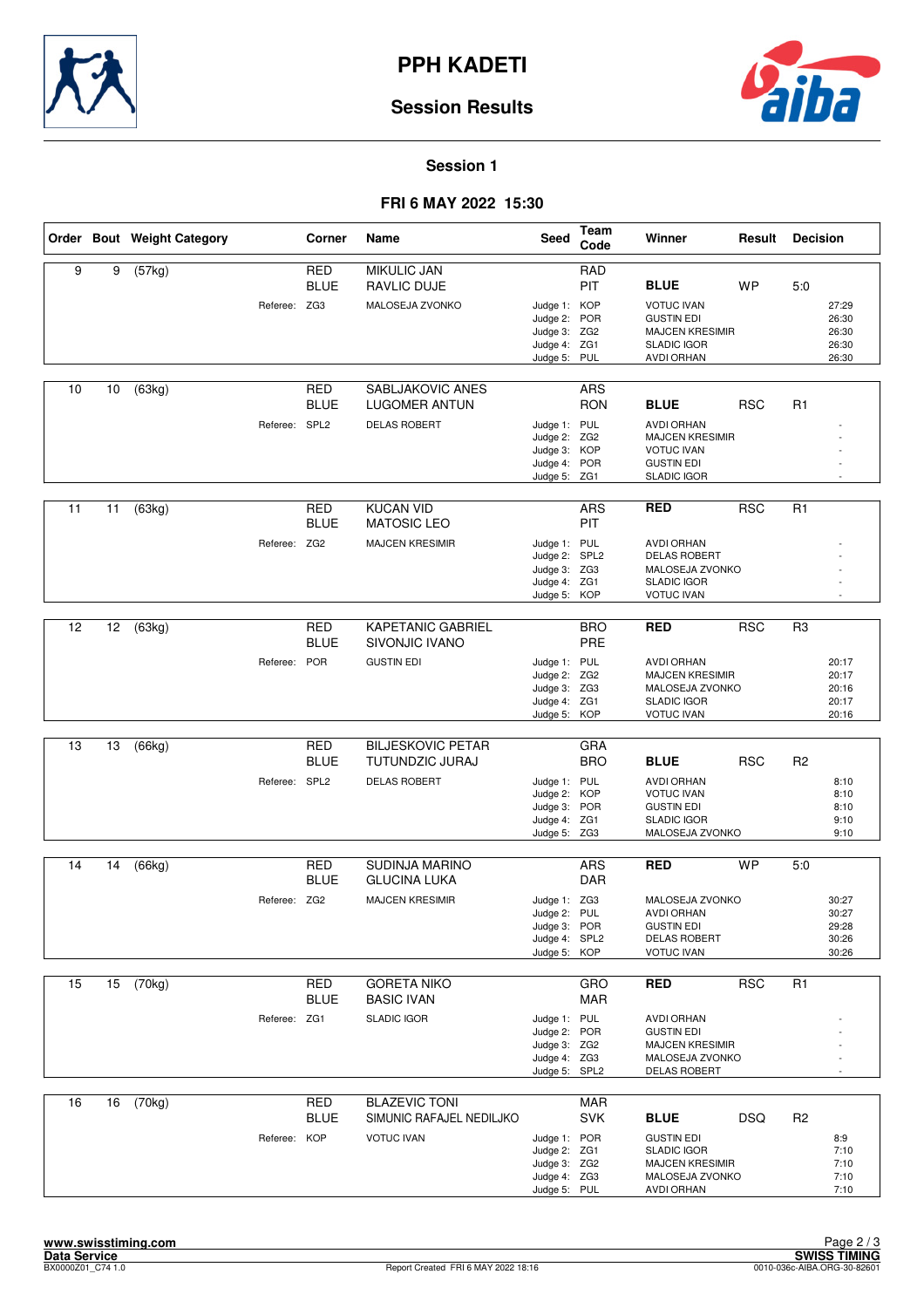

![](_page_2_Picture_2.jpeg)

#### **Session 1**

### **FRI 6 MAY 2022 15:30**

|    |    | Order Bout Weight Category |              | Corner                    | Name                                                | <b>Seed</b>                                                                   | Team<br>Code             | <b>Winner</b>                                                                                                 | Result     | <b>Decision</b> |
|----|----|----------------------------|--------------|---------------------------|-----------------------------------------------------|-------------------------------------------------------------------------------|--------------------------|---------------------------------------------------------------------------------------------------------------|------------|-----------------|
| 17 | 17 | (70kg)                     |              | <b>RED</b><br><b>BLUE</b> | <b>MILOSEVIC DAVID</b><br><b>MEDENJAK LEON MATE</b> |                                                                               | PRE<br><b>FKK</b>        | <b>BLUE</b>                                                                                                   | <b>RSC</b> | R1              |
|    |    |                            | Referee:     | POR                       | <b>GUSTIN EDI</b>                                   | Judge 1: ZG2<br>Judge 2: KOP<br>Judge 3: SPL2<br>Judge 4: ZG1<br>Judge 5: ZG3 |                          | <b>MAJCEN KRESIMIR</b><br><b>VOTUC IVAN</b><br><b>DELAS ROBERT</b><br><b>SLADIC IGOR</b><br>MALOSEJA ZVONKO   |            |                 |
| 18 | 18 | (70kg)                     |              | <b>RED</b><br><b>BLUE</b> | <b>MARKOVIC LUKA</b><br><b>DANOLIC LUKA</b>         |                                                                               | <b>POS</b><br><b>PIT</b> | <b>BLUE</b>                                                                                                   | <b>ABD</b> | R1              |
|    |    |                            | Referee: PUL |                           | <b>AVDI ORHAN</b>                                   | Judge 1: SPL2<br>Judge 2: ZG2<br>Judge 3: ZG3<br>Judge 4: ZG1<br>Judge 5: POR |                          | <b>DELAS ROBERT</b><br><b>MAJCEN KRESIMIR</b><br>MALOSEJA ZVONKO<br><b>SLADIC IGOR</b><br><b>GUSTIN EDI</b>   |            |                 |
| 19 | 19 | (75kg)                     |              | <b>RED</b><br><b>BLUE</b> | <b>PALIC DOMINIK</b><br><b>BUZOV PETAR</b>          |                                                                               | KT<br><b>MAR</b>         | <b>RED</b>                                                                                                    | <b>RSC</b> | R1              |
|    |    |                            | Referee:     | <b>KOP</b>                | <b>VOTUC IVAN</b>                                   | Judge 1: ZG2<br>Judge 2: ZG1<br>Judge 3: SPL2<br>Judge 4: POR<br>Judge 5:     | PUL                      | <b>MAJCEN KRESIMIR</b><br><b>SLADIC IGOR</b><br><b>DELAS ROBERT</b><br><b>GUSTIN EDI</b><br><b>AVDI ORHAN</b> |            |                 |
|    |    |                            |              |                           |                                                     |                                                                               |                          |                                                                                                               |            |                 |
| 20 | 20 | (75kg)                     |              | <b>RED</b><br><b>BLUE</b> | <b>GREGURIC MARKO</b><br><b>DIKIC IVOR</b>          |                                                                               | LEO<br>GLA               | <b>RED</b>                                                                                                    | <b>RSC</b> | R1              |
|    |    |                            | Referee: ZG3 |                           | MALOSEJA ZVONKO                                     | Judge 1: KOP<br>Judge 2: ZG2<br>Judge 3: ZG1<br>Judge 4: SPL2<br>Judge 5: POR |                          | <b>VOTUC IVAN</b><br><b>MAJCEN KRESIMIR</b><br><b>SLADIC IGOR</b><br><b>DELAS ROBERT</b><br><b>GUSTIN EDI</b> |            |                 |

| <b>LEGEND</b> |                     |           |                  |    |              |            |                       |
|---------------|---------------------|-----------|------------------|----|--------------|------------|-----------------------|
| <b>ABD</b>    | Abandon             | DSQ       | Disqualification | Rn | Round number | <b>RSC</b> | Referee Stops Contest |
| WO            | Walkover            | <b>WP</b> | Win on points    |    |              |            |                       |
|               | www.swisstiming.com |           |                  |    |              |            | Page $3/3$            |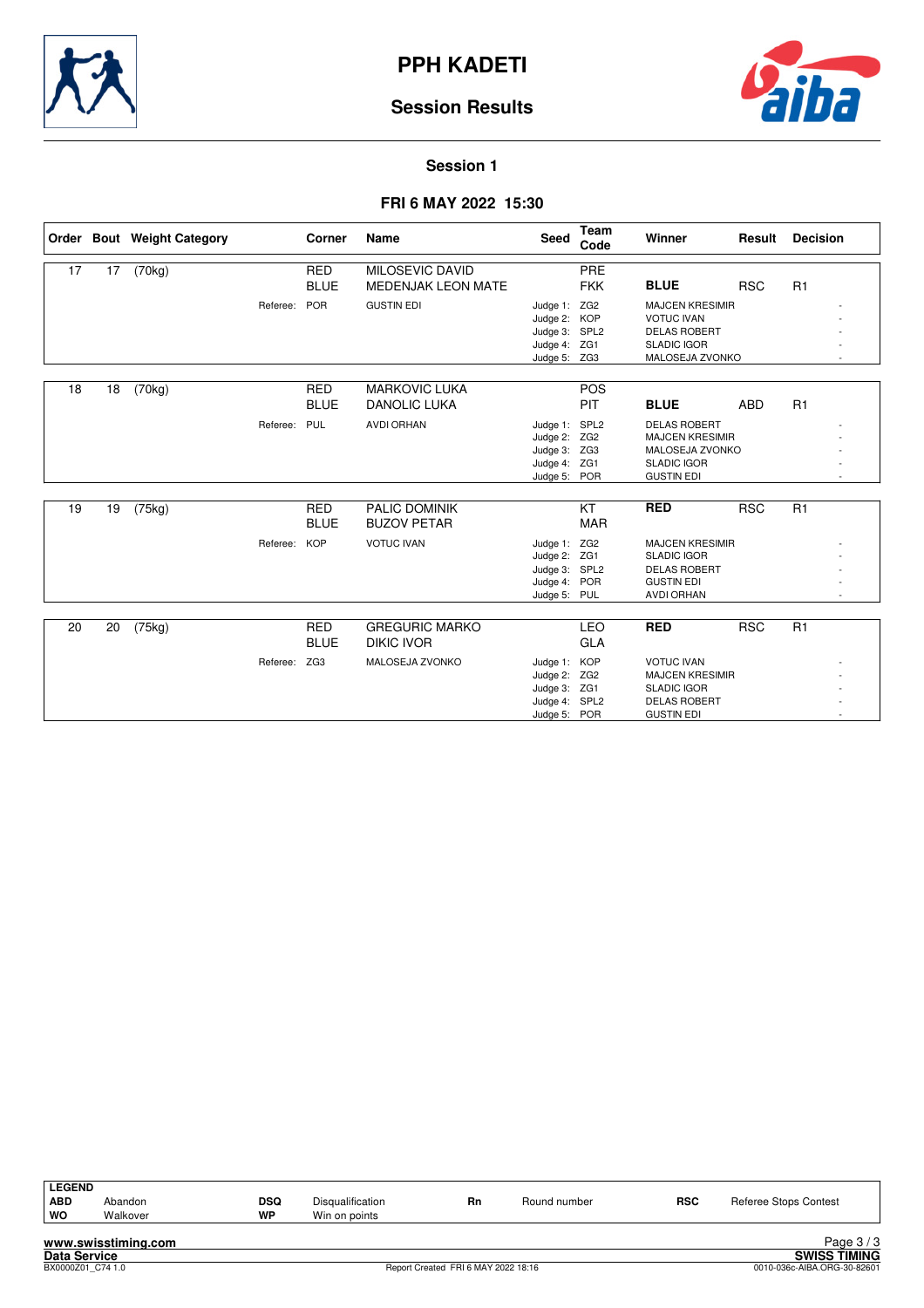![](_page_3_Picture_0.jpeg)

![](_page_3_Picture_2.jpeg)

### **Session 2**

|                |    | Order Bout Weight Category |               | Corner                    | Name                                             | <b>Seed</b>                                                                   | Team<br>Code              | Winner                                                                                                        | Result     | <b>Decision</b> |                                                 |
|----------------|----|----------------------------|---------------|---------------------------|--------------------------------------------------|-------------------------------------------------------------------------------|---------------------------|---------------------------------------------------------------------------------------------------------------|------------|-----------------|-------------------------------------------------|
| $\mathbf{1}$   | 21 | (40kg)                     |               | RED<br><b>BLUE</b>        | <b>GASI ADEM</b><br><b>TALAN TRISTAN</b>         |                                                                               | LEO<br><b>FKK</b>         | <b>RED</b>                                                                                                    | <b>WP</b>  | 4:1             |                                                 |
|                |    |                            | Referee: ZG1  |                           | <b>SLADIC IGOR</b>                               | Judge 1: POR<br>Judge 2: PUL<br>Judge 3: KOP<br>Judge 4: ZG3<br>Judge 5: ZG2  |                           | <b>GUSTIN EDI</b><br><b>AVDI ORHAN</b><br><b>VOTUC IVAN</b><br>MALOSEJA ZVONKO<br><b>MAJCEN KRESIMIR</b>      |            |                 | 29:27<br>28:28 *<br>29:27<br>* 28:28<br>* 28:28 |
| $\overline{2}$ | 22 | (42kg)                     |               | <b>RED</b><br><b>BLUE</b> | <b>VARELIJA BORNA</b><br><b>IVANETIC NIKOLAS</b> |                                                                               | <b>REK</b><br><b>TIT</b>  | <b>BLUE</b>                                                                                                   | <b>WP</b>  | 4:0             |                                                 |
|                |    |                            | Referee: SPL2 |                           | <b>DELAS ROBERT</b>                              | Judge 1: POR<br>Judge 2: KOP<br>Judge 3: ZG2<br>Judge 4: PUL<br>Judge 5: ZG1  |                           | <b>GUSTIN EDI</b><br><b>VOTUC IVAN</b><br><b>MAJCEN KRESIMIR</b><br><b>AVDI ORHAN</b><br><b>SLADIC IGOR</b>   |            |                 | 28:28<br>27:29<br>27:29<br>27:29<br>27:29       |
| 3              | 23 | (42kg)                     |               | <b>RED</b><br><b>BLUE</b> | <b>CMELIK IVAN</b><br><b>BULATOVIC MIHAEL</b>    |                                                                               | <b>BAN</b><br>RAD         | <b>RED</b>                                                                                                    | <b>WP</b>  | 4:1             |                                                 |
|                |    |                            | Referee: KOP  |                           | <b>VOTUC IVAN</b>                                | Judge 1: POR<br>Judge 2: SPL2<br>Judge 3: PUL<br>Judge 4: ZG1<br>Judge 5:     | ZG <sub>2</sub>           | <b>GUSTIN EDI</b><br><b>DELAS ROBERT</b><br><b>AVDI ORHAN</b><br><b>SLADIC IGOR</b><br><b>MAJCEN KRESIMIR</b> |            |                 | 29:28<br>29:28<br>29:28<br>29:28<br>28:29       |
|                |    |                            |               |                           |                                                  |                                                                               |                           |                                                                                                               |            |                 |                                                 |
| 4              | 24 | (44kg)                     |               | <b>RED</b><br><b>BLUE</b> | <b>NAKIC MARIO</b><br><b>RENIC JAKOV</b>         |                                                                               | <b>KNIN</b><br><b>REK</b> | <b>RED</b>                                                                                                    | <b>RSC</b> | R <sub>2</sub>  |                                                 |
|                |    |                            | Referee: ZG2  |                           | <b>MAJCEN KRESIMIR</b>                           | Judge 1: POR<br>Judge 2: KOP<br>Judge 3: PUL<br>Judge 4: ZG1<br>Judge 5: ZG3  |                           | <b>GUSTIN EDI</b><br><b>VOTUC IVAN</b><br><b>AVDI ORHAN</b><br><b>SLADIC IGOR</b><br>MALOSEJA ZVONKO          |            |                 | 10:8<br>10:8<br>10:8<br>10:9<br>10:8            |
|                |    |                            |               |                           |                                                  |                                                                               |                           |                                                                                                               |            |                 |                                                 |
| 5              | 25 | (44kg)                     |               | RED<br><b>BLUE</b>        | <b>FURCIC ROKO</b><br>RAGUZ DOMINIK              |                                                                               | <b>BAN</b><br><b>BRO</b>  | <b>BLUE</b>                                                                                                   | <b>RSC</b> | R <sub>1</sub>  |                                                 |
|                |    |                            | Referee: PUL  |                           | <b>AVDI ORHAN</b>                                | Judge 1: POR<br>Judge 2: ZG1<br>Judge 3: SPL2<br>Judge 4: ZG3<br>Judge 5: ZG2 |                           | <b>GUSTIN EDI</b><br><b>SLADIC IGOR</b><br><b>DELAS ROBERT</b><br>MALOSEJA ZVONKO<br><b>MAJCEN KRESIMIR</b>   |            |                 | $\overline{a}$                                  |
| 6              |    |                            |               | RED                       | <b>BAJRAM MEHMETI</b>                            |                                                                               | PRE                       |                                                                                                               |            |                 |                                                 |
|                | 26 | (46kg)                     |               | <b>BLUE</b>               | <b>BRALIC MIRO</b>                               |                                                                               | <b>SVK</b>                | <b>BLUE</b>                                                                                                   | <b>RSC</b> | R <sub>3</sub>  |                                                 |
|                |    |                            | Referee: POR  |                           | <b>GUSTIN EDI</b>                                | Judge 1: PUL<br>Judge 2: ZG3<br>Judge 3: SPL2<br>Judge 4: ZG1<br>Judge 5: KOP |                           | <b>AVDI ORHAN</b><br>MALOSEJA ZVONKO<br><b>DELAS ROBERT</b><br><b>SLADIC IGOR</b><br><b>VOTUC IVAN</b>        |            |                 | 19:19<br>20:17<br>19:19<br>19:19<br>19:19       |
| $\overline{7}$ | 27 | (46kg)                     |               | <b>RED</b>                | <b>BOZURIC LUKA</b>                              |                                                                               | <b>REK</b>                | <b>RED</b>                                                                                                    | <b>WP</b>  | 5:0             |                                                 |
|                |    |                            |               | <b>BLUE</b>               | <b>DUSPARA MATEO</b>                             |                                                                               | <b>RON</b>                |                                                                                                               |            |                 |                                                 |
|                |    |                            | Referee: ZG2  |                           | <b>MAJCEN KRESIMIR</b>                           | Judge 1: KOP<br>Judge 2: SPL2<br>Judge 3: ZG3<br>Judge 4: ZG1<br>Judge 5: POR |                           | <b>VOTUC IVAN</b><br><b>DELAS ROBERT</b><br>MALOSEJA ZVONKO<br><b>SLADIC IGOR</b><br><b>GUSTIN EDI</b>        |            |                 | 30:27<br>30:24<br>30:26<br>30:26<br>30:26       |
| 8              | 28 | (48kg)                     |               | <b>RED</b><br><b>BLUE</b> | <b>LJUBAS TOMISLAV</b><br>SUSTIC LEON            |                                                                               | GLA<br><b>LND</b>         | <b>RED</b>                                                                                                    | <b>WP</b>  | 5:0             |                                                 |
|                |    |                            | Referee: PUL  |                           | AVDI ORHAN                                       | Judge 1: SPL2<br>Judge 2: ZG3<br>Judge 3: ZG1<br>Judge 4: POR<br>Judge 5: ZG2 |                           | <b>DELAS ROBERT</b><br>MALOSEJA ZVONKO<br><b>SLADIC IGOR</b><br><b>GUSTIN EDI</b><br><b>MAJCEN KRESIMIR</b>   |            |                 | 30:24<br>30:23<br>30:24<br>30:24<br>30:24       |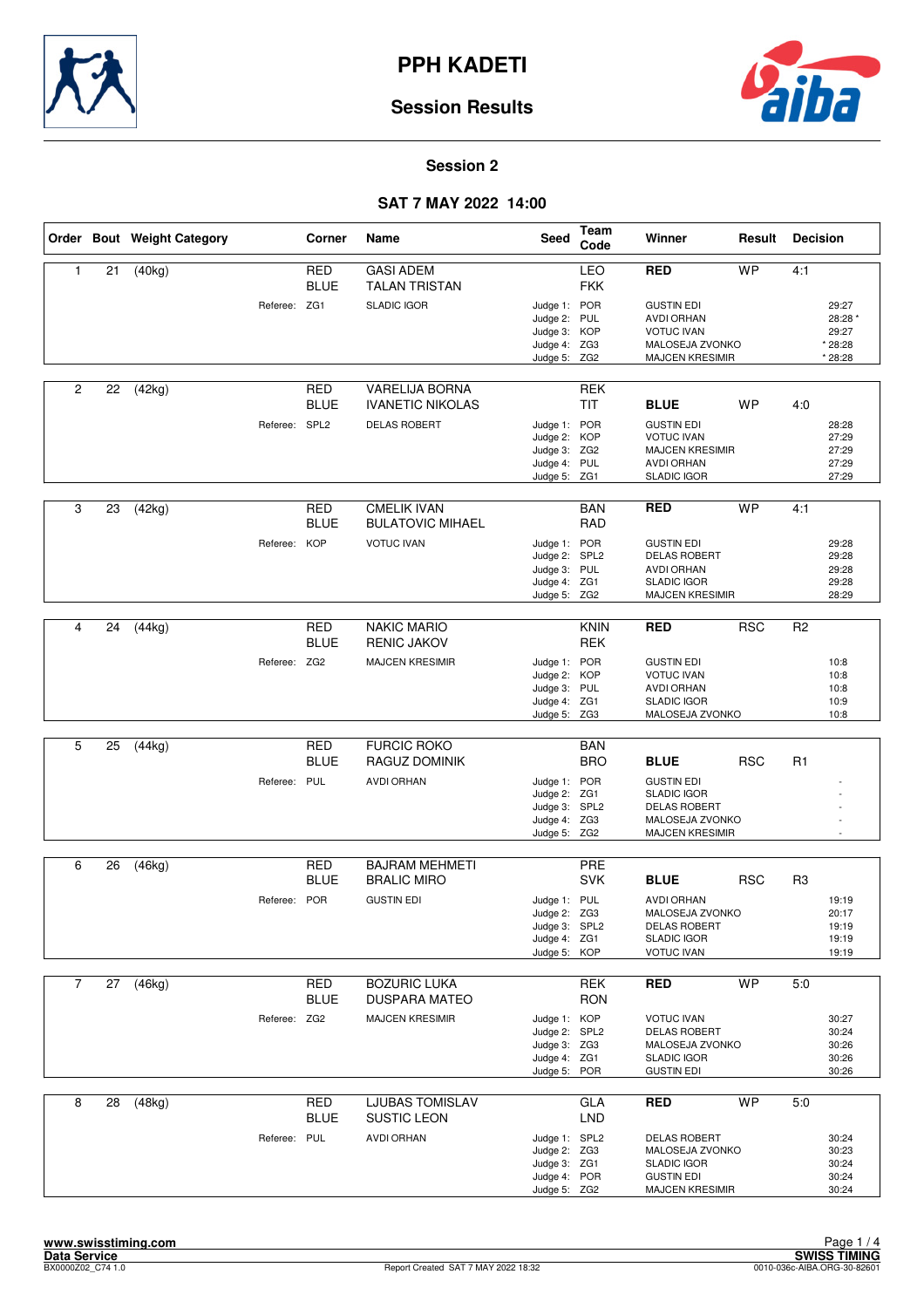![](_page_4_Picture_0.jpeg)

![](_page_4_Picture_2.jpeg)

#### **Session 2**

|    |    | Order Bout Weight Category |               | Corner                    | Name                                                  | Seed                                                                          | <b>Team</b><br>Code     | Winner                                                                                                       | Result    | <b>Decision</b> |                                           |
|----|----|----------------------------|---------------|---------------------------|-------------------------------------------------------|-------------------------------------------------------------------------------|-------------------------|--------------------------------------------------------------------------------------------------------------|-----------|-----------------|-------------------------------------------|
| 9  | 29 | (48kg)                     | Referee: ZG3  | <b>RED</b><br><b>BLUE</b> | <b>JANKOVIC JAN</b><br>KUHAR DAVID<br>MALOSEJA ZVONKO | Judge 1: PUL                                                                  | KUT<br><b>DAV</b>       | <b>BLUE</b><br><b>AVDI ORHAN</b>                                                                             | <b>WP</b> | 5:0             | 26:30                                     |
|    |    |                            |               |                           |                                                       | Judge 2: KOP<br>Judge 3: ZG2<br>Judge 4: SPL2<br>Judge 5: ZG1                 |                         | <b>VOTUC IVAN</b><br><b>MAJCEN KRESIMIR</b><br><b>DELAS ROBERT</b><br><b>SLADIC IGOR</b>                     |           |                 | 26:30<br>27:30<br>25:30<br>27:30          |
| 10 | 30 | (50kg)                     |               | RED<br><b>BLUE</b>        | <b>PASLER PATRIK</b><br><b>JELCIC JAKOV</b>           |                                                                               | ARE<br>ZG               | <b>BLUE</b>                                                                                                  | <b>WP</b> | 5:0             |                                           |
|    |    |                            | Referee: POR  |                           | <b>GUSTIN EDI</b>                                     | Judge 1: KOP<br>Judge 2: SPL2<br>Judge 3: ZG2<br>Judge 4: PUL<br>Judge 5: ZG3 |                         | <b>VOTUC IVAN</b><br><b>DELAS ROBERT</b><br><b>MAJCEN KRESIMIR</b><br><b>AVDI ORHAN</b><br>MALOSEJA ZVONKO   |           |                 | 24:30<br>23:30<br>26:30<br>24:30<br>25:30 |
| 11 | 31 | (50kg)                     |               | RED<br><b>BLUE</b>        | PRALAS MARKO<br><b>VUKOVIC NIKO</b>                   |                                                                               | <b>TIT</b><br><b>OS</b> | <b>RED</b>                                                                                                   | <b>WP</b> | 4:1             |                                           |
|    |    |                            | Referee: ZG1  |                           | <b>SLADIC IGOR</b>                                    | Judge 1: SPL2<br>Judge 2: KOP<br>Judge 3: ZG2<br>Judge 4: POR<br>Judge 5: PUL |                         | <b>DELAS ROBERT</b><br><b>VOTUC IVAN</b><br><b>MAJCEN KRESIMIR</b><br><b>GUSTIN EDI</b><br><b>AVDI ORHAN</b> |           |                 | 29:28<br>30:27<br>30:27<br>28:29<br>30:27 |
| 12 | 32 | (52kg)                     |               | <b>RED</b>                | <b>KRESZINGER LEON</b>                                |                                                                               | $\overline{KT}$         |                                                                                                              |           |                 |                                           |
|    |    |                            |               | <b>BLUE</b>               | <b>BARIC NINO</b>                                     |                                                                               | AGR                     | <b>BLUE</b>                                                                                                  | <b>WP</b> | 4:1             |                                           |
|    |    |                            | Referee: ZG3  |                           | MALOSEJA ZVONKO                                       | Judge 1: KOP<br>Judge 2:<br>Judge 3: POR<br>Judge 4: PUL<br>Judge 5: SPL2     | ZG <sub>2</sub>         | <b>VOTUC IVAN</b><br><b>MAJCEN KRESIMIR</b><br><b>GUSTIN EDI</b><br><b>AVDI ORHAN</b><br>DELAS ROBERT        |           |                 | 28:29<br>27:30<br>27:30<br>27:30<br>29:28 |
|    |    |                            |               |                           |                                                       |                                                                               |                         |                                                                                                              |           |                 |                                           |
| 13 | 33 | (54kg)                     |               | <b>RED</b><br><b>BLUE</b> | <b>LESJAK FABIJAN</b><br><b>TOPOLOVAC FRANJO</b>      |                                                                               | CAK<br>LEO              | <b>RED</b>                                                                                                   | <b>WP</b> | 5:0             |                                           |
|    |    |                            | Referee: SPL2 |                           | <b>DELAS ROBERT</b>                                   | Judge 1: POR<br>Judge 2: ZG1<br>Judge 3: KOP<br>Judge 4: ZG3<br>Judge 5: PUL  |                         | <b>GUSTIN EDI</b><br><b>SLADIC IGOR</b><br><b>VOTUC IVAN</b><br>MALOSEJA ZVONKO<br><b>AVDI ORHAN</b>         |           |                 | 29:27<br>30:26<br>30:26<br>30:26<br>30:26 |
|    |    |                            |               | <b>RED</b>                | <b>MILKOVIC IVAN</b>                                  |                                                                               |                         |                                                                                                              |           |                 |                                           |
| 14 | 34 | (54kg)                     |               | <b>BLUE</b>               | <b>SELAK DINO</b>                                     |                                                                               | SAL<br><b>SENJ</b>      | <b>BLUE</b>                                                                                                  | <b>WP</b> | 4:1             |                                           |
|    |    |                            | Referee: KOP  |                           | <b>VOTUC IVAN</b>                                     | Judge 1: ZG3<br>Judge 2: ZG2<br>Judge 3: PUL<br>Judge 4: SPL2<br>Judge 5: POR |                         | MALOSEJA ZVONKO<br><b>MAJCEN KRESIMIR</b><br>AVDI ORHAN<br><b>DELAS ROBERT</b><br><b>GUSTIN EDI</b>          |           |                 | 29:28<br>27:30<br>27:30<br>27:30<br>27:30 |
| 15 | 35 | (57kg)                     |               | RED<br><b>BLUE</b>        | <b>BOBAS MATEO</b><br>OBROVAC NIKOLA                  |                                                                               | RI<br><b>TIT</b>        | <b>RED</b>                                                                                                   | <b>WP</b> | 4:1             |                                           |
|    |    |                            | Referee: ZG1  |                           | <b>SLADIC IGOR</b>                                    | Judge 1: ZG3<br>Judge 2: PUL<br>Judge 3: KOP<br>Judge 4: POR<br>Judge 5: SPL2 |                         | MALOSEJA ZVONKO<br><b>AVDI ORHAN</b><br><b>VOTUC IVAN</b><br><b>GUSTIN EDI</b><br><b>DELAS ROBERT</b>        |           |                 | 29:28<br>29:28<br>27:29<br>29:28<br>29:28 |
| 16 | 36 | (57kg)                     |               | <b>RED</b><br><b>BLUE</b> | <b>MEHMETI CHANELL</b><br><b>RAVLIC DUJE</b>          |                                                                               | PRE<br>PIT              | <b>RED</b>                                                                                                   | <b>WP</b> | 3:2             |                                           |
|    |    |                            | Referee: SPL2 |                           | <b>DELAS ROBERT</b>                                   | Judge 1: ZG3<br>Judge 2: ZG2<br>Judge 3: POR<br>Judge 4: PUL<br>Judge 5: KOP  |                         | MALOSEJA ZVONKO<br><b>MAJCEN KRESIMIR</b><br><b>GUSTIN EDI</b><br><b>AVDI ORHAN</b><br><b>VOTUC IVAN</b>     |           |                 | 29:28<br>28:29<br>28:29<br>29:28<br>29:28 |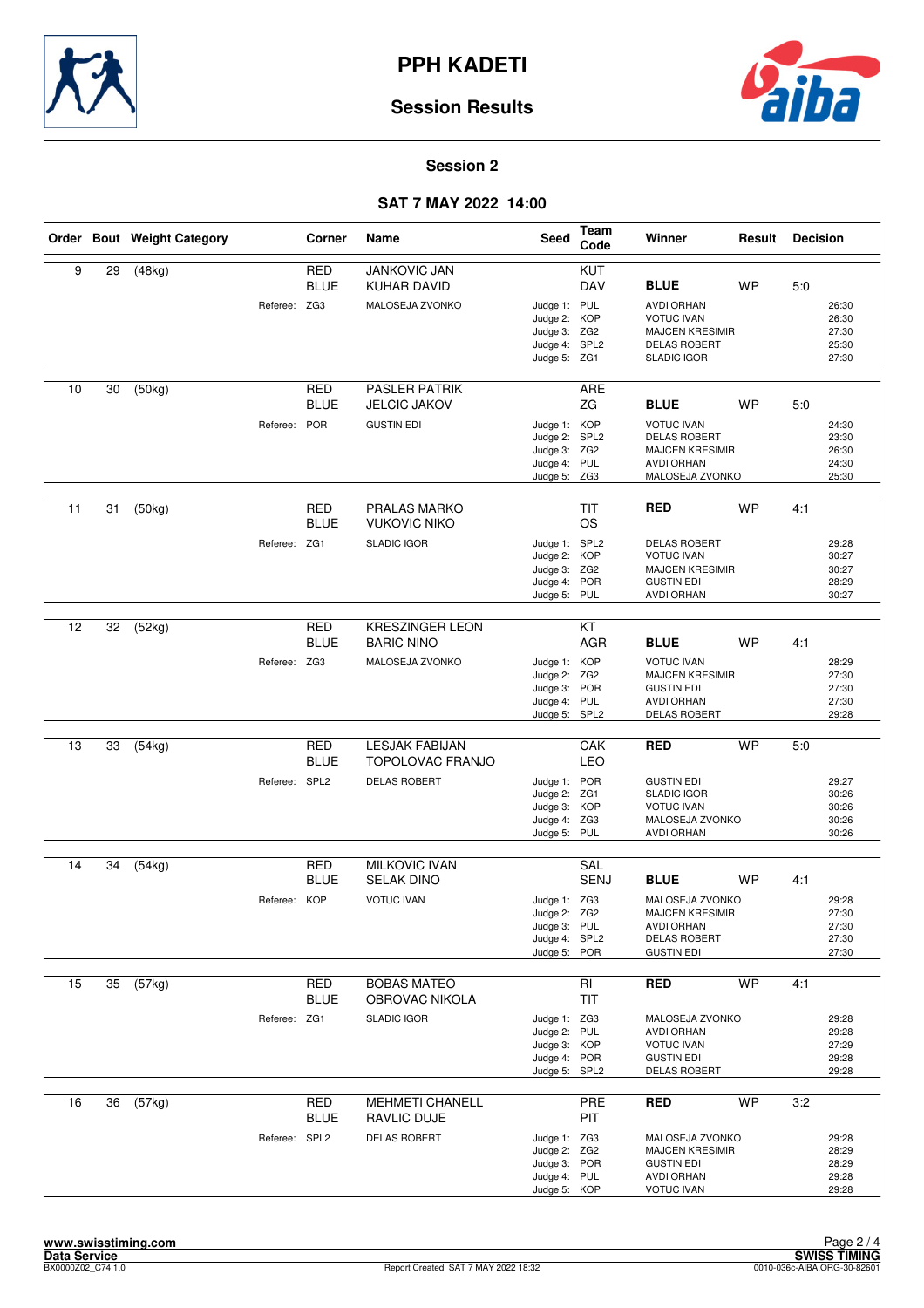![](_page_5_Picture_0.jpeg)

![](_page_5_Picture_2.jpeg)

### **Session 2**

|    |    | Order Bout Weight Category |               | Corner                    | Name                                         | <b>Seed</b>                                                                   | Team<br>Code              | Winner                                                                                                        | Result     | <b>Decision</b> |                                           |
|----|----|----------------------------|---------------|---------------------------|----------------------------------------------|-------------------------------------------------------------------------------|---------------------------|---------------------------------------------------------------------------------------------------------------|------------|-----------------|-------------------------------------------|
| 17 | 37 | (60kg)                     |               | RED<br><b>BLUE</b>        | PAVIC MLADEN<br><b>KRASNIQI ASLLAN</b>       |                                                                               | <b>KNIN</b><br><b>REK</b> | <b>BLUE</b>                                                                                                   | <b>ABD</b> | R <sub>1</sub>  |                                           |
|    |    |                            | Referee: KOP  |                           | <b>VOTUC IVAN</b>                            | Judge 1: SPL2<br>Judge 2: ZG2<br>Judge 3: ZG3<br>Judge 4: ZG1<br>Judge 5: POR |                           | <b>DELAS ROBERT</b><br><b>MAJCEN KRESIMIR</b><br>MALOSEJA ZVONKO<br><b>SLADIC IGOR</b><br><b>GUSTIN EDI</b>   |            |                 | 8:10<br>8:10<br>9:10<br>8:10<br>8:10      |
| 18 | 38 | (63kg)                     |               | RED<br><b>BLUE</b>        | <b>MRSIC NIKO</b><br>LUGOMER ANTUN           |                                                                               | <b>ARS</b><br><b>RON</b>  | <b>BLUE</b>                                                                                                   | <b>ABD</b> | R <sub>2</sub>  |                                           |
|    |    |                            | Referee: PUL  |                           | <b>AVDI ORHAN</b>                            | Judge 1: SPL2<br>Judge 2: POR<br>Judge 3: ZG3<br>Judge 4: KOP<br>Judge 5: ZG2 |                           | <b>DELAS ROBERT</b><br><b>GUSTIN EDI</b><br>MALOSEJA ZVONKO<br><b>VOTUC IVAN</b><br><b>MAJCEN KRESIMIR</b>    |            |                 | 16:20<br>16:20<br>16:20<br>18:18<br>16:20 |
| 19 | 39 | (63kg)                     |               | <b>RED</b><br><b>BLUE</b> | <b>KUCAN VID</b><br><b>KAPETANIC GABRIEL</b> |                                                                               | <b>ARS</b><br><b>BRO</b>  | <b>RED</b>                                                                                                    | <b>RSC</b> | R <sub>3</sub>  |                                           |
|    |    |                            | Referee: ZG1  |                           | <b>SLADIC IGOR</b>                           | Judge 1: SPL2<br>Judge 2: ZG2<br>Judge 3: KOP<br>Judge 4: ZG3<br>Judge 5: PUL |                           | <b>DELAS ROBERT</b><br><b>MAJCEN KRESIMIR</b><br><b>VOTUC IVAN</b><br>MALOSEJA ZVONKO<br><b>AVDI ORHAN</b>    |            |                 | 20:17<br>20:16<br>20:17<br>19:19<br>20:17 |
|    |    |                            |               |                           |                                              |                                                                               |                           |                                                                                                               |            |                 |                                           |
| 20 | 40 | (66kg)                     |               | <b>RED</b><br><b>BLUE</b> | <b>JURCEV IVAN</b><br>TUTUNDZIC JURAJ        |                                                                               | PIT<br><b>BRO</b>         | <b>BLUE</b>                                                                                                   | <b>RSC</b> | R <sub>2</sub>  |                                           |
|    |    |                            | Referee: POR  |                           | <b>GUSTIN EDI</b>                            | Judge 1: KOP<br>Judge 2: PUL<br>Judge 3: SPL2<br>Judge 4: ZG1<br>Judge 5: ZG3 |                           | <b>VOTUC IVAN</b><br><b>AVDI ORHAN</b><br><b>DELAS ROBERT</b><br><b>SLADIC IGOR</b><br>MALOSEJA ZVONKO        |            |                 | 8:10<br>8:10<br>8:10<br>8:10<br>8:10      |
|    |    |                            |               |                           |                                              |                                                                               |                           |                                                                                                               |            |                 |                                           |
| 21 | 41 | (66kg)                     |               | <b>RED</b><br><b>BLUE</b> | SUDINJA MARINO<br><b>MIRKOVIC DAVID</b>      |                                                                               | <b>ARS</b><br><b>BRO</b>  | <b>RED</b>                                                                                                    | <b>WP</b>  | 5:0             |                                           |
|    |    |                            | Referee: KOP  |                           | <b>VOTUC IVAN</b>                            | Judge 1: SPL2<br>Judge 2: PUL<br>Judge 3: ZG1<br>Judge 4: ZG3<br>Judge 5: ZG2 |                           | <b>DELAS ROBERT</b><br><b>AVDI ORHAN</b><br><b>SLADIC IGOR</b><br>MALOSEJA ZVONKO<br><b>MAJCEN KRESIMIR</b>   |            |                 | 30:27<br>30:27<br>29:27<br>30:27<br>30:26 |
| 22 | 42 | (70kg)                     |               | RED                       | <b>GORETA NIKO</b>                           |                                                                               | GRO                       | <b>RED</b>                                                                                                    | <b>WP</b>  | 5:0             |                                           |
|    |    |                            |               | <b>BLUE</b>               | SIMUNIC RAFAJEL NEDILJKO                     |                                                                               | <b>SVK</b>                |                                                                                                               |            |                 |                                           |
|    |    |                            | Referee: SPL2 |                           | <b>DELAS ROBERT</b>                          | Judge 1: POR<br>Judge 2: ZG1<br>Judge 3: PUL<br>Judge 4: ZG2<br>Judge 5: KOP  |                           | <b>GUSTIN EDI</b><br><b>SLADIC IGOR</b><br><b>AVDI ORHAN</b><br><b>MAJCEN KRESIMIR</b><br><b>VOTUC IVAN</b>   |            |                 | 30:26<br>30:27<br>30:26<br>30:27<br>30:25 |
| 23 | 43 | (70kg)                     |               | <b>RED</b>                | <b>MEDENJAK LEON MATE</b>                    |                                                                               | <b>FKK</b>                |                                                                                                               |            |                 |                                           |
|    |    |                            |               | <b>BLUE</b>               | DANOLIC LUKA                                 |                                                                               | PIT                       | <b>BLUE</b>                                                                                                   | <b>RSC</b> | R <sub>1</sub>  |                                           |
|    |    |                            | Referee: ZG3  |                           | MALOSEJA ZVONKO                              | Judge 1: ZG2<br>Judge 2: ZG1<br>Judge 3: KOP<br>Judge 4: SPL2<br>Judge 5: POR |                           | <b>MAJCEN KRESIMIR</b><br><b>SLADIC IGOR</b><br><b>VOTUC IVAN</b><br><b>DELAS ROBERT</b><br><b>GUSTIN EDI</b> |            |                 |                                           |
| 24 | 44 | (75kg)                     |               | <b>RED</b><br><b>BLUE</b> | <b>CUKELJ ROBERT</b><br>PALIC DOMINIK        |                                                                               | VG<br>KT                  | <b>BLUE</b>                                                                                                   | <b>DSQ</b> | R <sub>2</sub>  |                                           |
|    |    |                            | Referee: POR  |                           | <b>GUSTIN EDI</b>                            | Judge 1: ZG2<br>Judge 2: ZG3<br>Judge 3: SPL2<br>Judge 4: KOP<br>Judge 5: PUL |                           | <b>MAJCEN KRESIMIR</b><br>MALOSEJA ZVONKO<br><b>DELAS ROBERT</b><br><b>VOTUC IVAN</b><br><b>AVDI ORHAN</b>    |            |                 | 7:10<br>7:10<br>7:10<br>7:10<br>7:10      |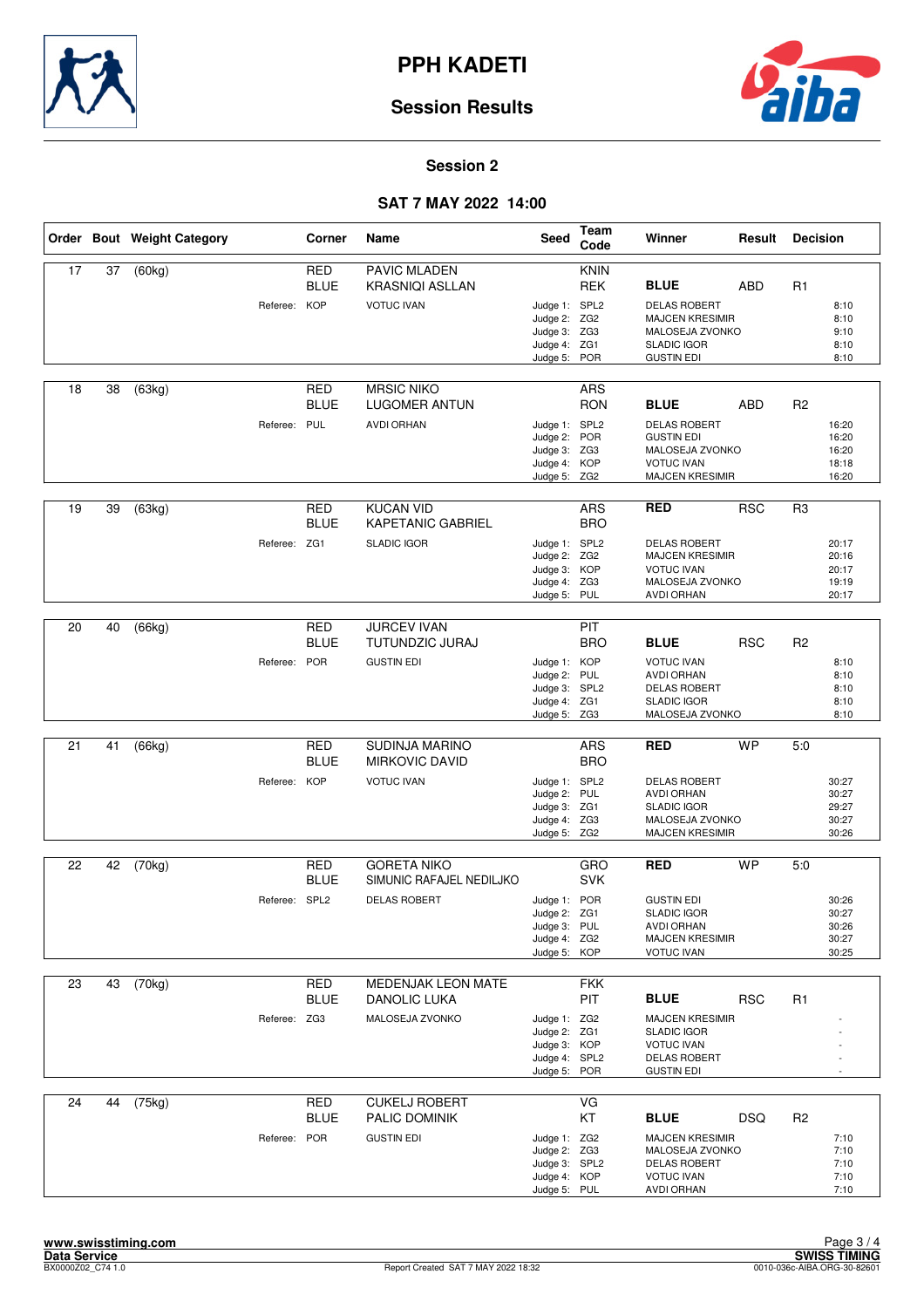![](_page_6_Picture_0.jpeg)

![](_page_6_Picture_2.jpeg)

### **Session 2**

|    |    | Order Bout Weight Category |          | Corner      | Name                           | Seed          | Team<br>Code | Winner                 | Result     | <b>Decision</b>          |
|----|----|----------------------------|----------|-------------|--------------------------------|---------------|--------------|------------------------|------------|--------------------------|
| 25 | 45 | (75kg)                     |          | <b>RED</b>  | <b>GREGURIC MARKO</b>          |               | LEO          | <b>RED</b>             | <b>RSC</b> | R1                       |
|    |    |                            |          | <b>BLUE</b> | SIMONAJ ADRIANO                |               | <b>PRE</b>   |                        |            |                          |
|    |    |                            | Referee: | PUL         | AVDI ORHAN                     | Judge 1: POR  |              | <b>GUSTIN EDI</b>      |            |                          |
|    |    |                            |          |             |                                | Judge 2: KOP  |              | <b>VOTUC IVAN</b>      |            |                          |
|    |    |                            |          |             |                                | Judge 3: ZG3  |              | MALOSEJA ZVONKO        |            |                          |
|    |    |                            |          |             |                                | Judge 4: ZG1  |              | <b>SLADIC IGOR</b>     |            |                          |
|    |    |                            |          |             |                                | Judge 5: SPL2 |              | <b>DELAS ROBERT</b>    |            | $\overline{\phantom{a}}$ |
|    |    |                            |          |             |                                |               |              |                        |            |                          |
| 26 | 46 | (80kg)                     |          | <b>RED</b>  | ROSO PETAR                     |               | <b>BRO</b>   |                        |            |                          |
|    |    |                            |          | <b>BLUE</b> | <b>PISCUTI MARINIC GABRIEL</b> |               | <b>SPL</b>   | <b>BLUE</b>            | <b>RSC</b> | R1                       |
|    |    |                            | Referee: | <b>KOP</b>  | <b>VOTUC IVAN</b>              | Judge 1: ZG2  |              | <b>MAJCEN KRESIMIR</b> |            |                          |
|    |    |                            |          |             |                                | Judge 2: POR  |              | <b>GUSTIN EDI</b>      |            |                          |
|    |    |                            |          |             |                                | Judge 3: ZG1  |              | <b>SLADIC IGOR</b>     |            |                          |
|    |    |                            |          |             |                                | Judge 4: PUL  |              | <b>AVDI ORHAN</b>      |            |                          |
|    |    |                            |          |             |                                | Judge 5: SPL2 |              | <b>DELAS ROBERT</b>    |            |                          |

| <b>LEGEND</b>       |                       |           |               |                                     |                  |    |                             |                     |
|---------------------|-----------------------|-----------|---------------|-------------------------------------|------------------|----|-----------------------------|---------------------|
|                     | Preferred winner      | ABD       | Abandon       | <b>DSQ</b>                          | Disqualification | Rn | Round number                |                     |
| <b>RSC</b>          | Referee Stops Contest | <b>WP</b> | Win on points |                                     |                  |    |                             |                     |
|                     |                       |           |               |                                     |                  |    |                             |                     |
|                     | www.swisstiming.com   |           |               |                                     |                  |    |                             | Page $4/4$          |
| <b>Data Service</b> |                       |           |               |                                     |                  |    |                             | <b>SWISS TIMING</b> |
| BX0000Z02 C74 1.0   |                       |           |               | Report Created SAT 7 MAY 2022 18:32 |                  |    | 0010-036c-AIBA.ORG-30-82601 |                     |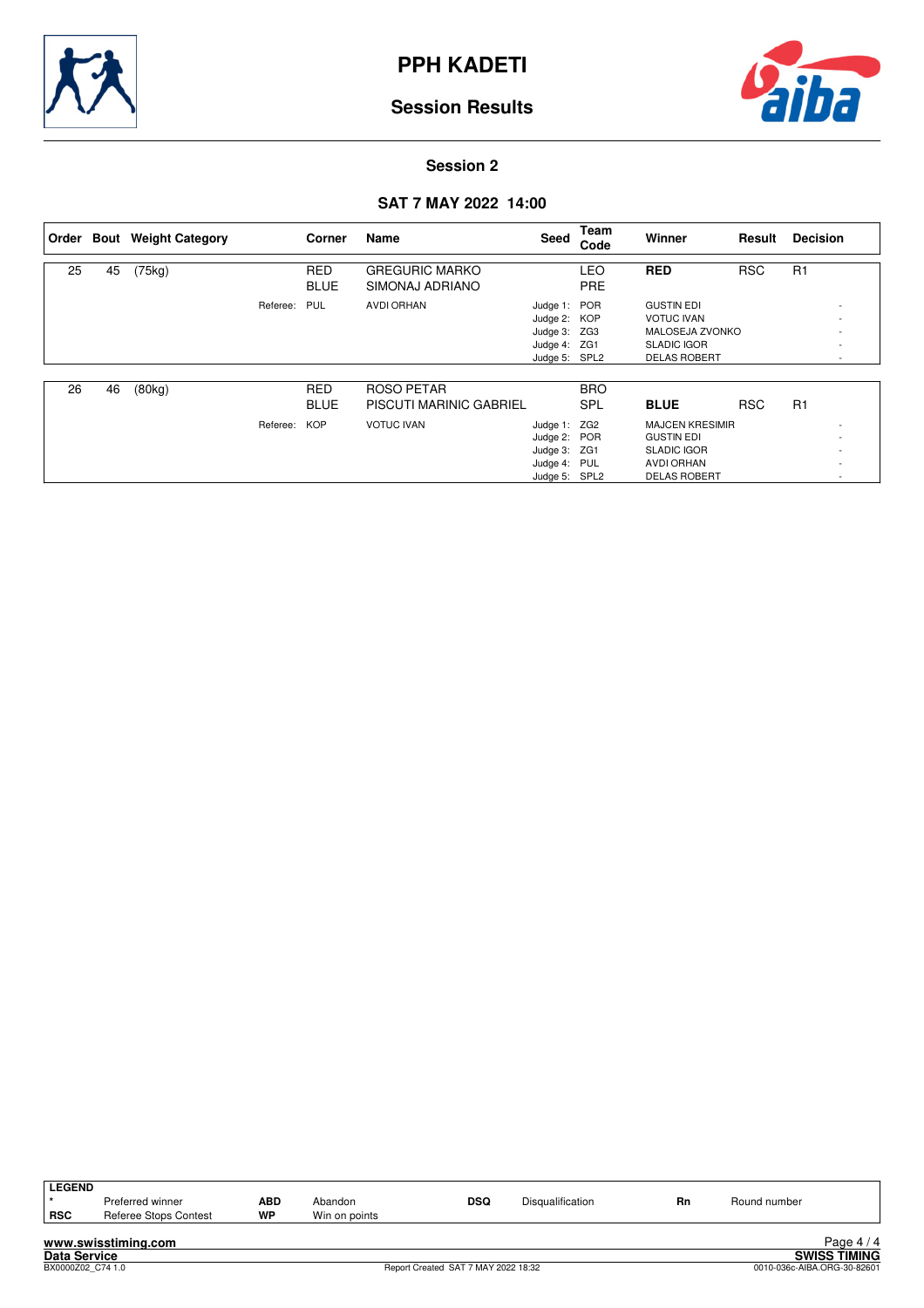![](_page_7_Picture_0.jpeg)

![](_page_7_Picture_2.jpeg)

#### **Session 3**

#### **SUN 8 MAY 2022 11:00**

|                |    | Order Bout Weight Category |               | Corner                    | Name                                                                | <b>Seed</b>                                                                   | <b>Team</b><br>Code       | Winner                                                                                                     | Result     | <b>Decision</b> |                                             |
|----------------|----|----------------------------|---------------|---------------------------|---------------------------------------------------------------------|-------------------------------------------------------------------------------|---------------------------|------------------------------------------------------------------------------------------------------------|------------|-----------------|---------------------------------------------|
| 1              | 62 | (90kg)                     | Referee: ZG2  | <b>RED</b><br><b>BLUE</b> | <b>BRKIC PETAR</b><br><b>VULETIC SIME</b><br><b>MAJCEN KRESIMIR</b> | Judge 1: PUL                                                                  | <b>BRO</b><br>PRE         | <b>BLUE</b><br><b>AVDI ORHAN</b>                                                                           | <b>RSC</b> | R <sub>1</sub>  |                                             |
|                |    |                            |               |                           |                                                                     | Judge 2: POR<br>Judge 3: ZG3<br>Judge 4: SPL2<br>Judge 5: ZG1                 |                           | <b>GUSTIN EDI</b><br>MALOSEJA ZVONKO<br><b>DELAS ROBERT</b><br><b>SLADIC IGOR</b>                          |            |                 |                                             |
| $\overline{2}$ | 47 | (40kg)                     |               | RED<br><b>BLUE</b>        | <b>MARINIC KARLO</b><br><b>GASI ADEM</b>                            |                                                                               | RAD<br><b>LEO</b>         | <b>BLUE</b>                                                                                                | <b>RSC</b> | R1              |                                             |
|                |    |                            | Referee: KOP  |                           | <b>VOTUC IVAN</b>                                                   | Judge 1: POR<br>Judge 2: ZG3<br>Judge 3: PUL<br>Judge 4: SPL2<br>Judge 5: ZG2 |                           | <b>GUSTIN EDI</b><br>MALOSEJA ZVONKO<br><b>AVDI ORHAN</b><br><b>DELAS ROBERT</b><br><b>MAJCEN KRESIMIR</b> |            |                 |                                             |
| 3              | 48 | (42kg)                     |               | <b>RED</b><br><b>BLUE</b> | <b>IVANETIC NIKOLAS</b><br><b>CMELIK IVAN</b>                       |                                                                               | <b>TIT</b><br><b>BAN</b>  | <b>BLUE</b>                                                                                                | <b>WP</b>  | 5:0             |                                             |
|                |    |                            | Referee: ZG2  |                           | <b>MAJCEN KRESIMIR</b>                                              | Judge 1: PUL<br>Judge 2: ZG3<br>Judge 3: ZG1<br>Judge 4: KOP<br>Judge 5: POR  |                           | <b>AVDI ORHAN</b><br>MALOSEJA ZVONKO<br><b>SLADIC IGOR</b><br><b>VOTUC IVAN</b><br><b>GUSTIN EDI</b>       |            |                 | 28:29<br>27:30<br>28:29<br>27:30<br>27:30   |
|                |    |                            |               |                           |                                                                     |                                                                               |                           |                                                                                                            |            |                 |                                             |
| 4              | 49 | (44kg)                     |               | <b>RED</b><br><b>BLUE</b> | <b>NAKIC MARIO</b><br>RAGUZ DOMINIK                                 |                                                                               | <b>KNIN</b><br><b>BRO</b> | <b>BLUE</b>                                                                                                | <b>WP</b>  | 4:1             |                                             |
|                |    |                            | Referee: SPL2 |                           | <b>DELAS ROBERT</b>                                                 | Judge 1: ZG3<br>Judge 2:<br>Judge 3: POR<br>Judge 4: ZG1<br>Judge 5: PUL      | ZG <sub>2</sub>           | MALOSEJA ZVONKO<br><b>MAJCEN KRESIMIR</b><br><b>GUSTIN EDI</b><br><b>SLADIC IGOR</b><br><b>AVDI ORHAN</b>  |            |                 | 27:30<br>28:29<br>28:29<br>29:28<br>27:30   |
|                |    |                            |               |                           |                                                                     |                                                                               |                           |                                                                                                            |            |                 |                                             |
| 5              | 50 | (46kg)                     |               | <b>RED</b><br><b>BLUE</b> | <b>BRALIC MIRO</b><br><b>BOZURIC LUKA</b>                           |                                                                               | <b>SVK</b><br><b>REK</b>  | <b>BLUE</b>                                                                                                | <b>RSC</b> | R3              |                                             |
|                |    |                            | Referee: KOP  |                           | <b>VOTUC IVAN</b>                                                   | Judge 1: PUL<br>Judge 2: ZG2<br>Judge 3: ZG3<br>Judge 4: SPL2<br>Judge 5: POR |                           | <b>AVDI ORHAN</b><br><b>MAJCEN KRESIMIR</b><br>MALOSEJA ZVONKO<br><b>DELAS ROBERT</b><br><b>GUSTIN EDI</b> |            |                 | 16:20<br>16:20<br>16:20<br>16:20<br>16:20   |
| 6              | 51 | (48kg)                     |               | <b>RED</b>                | LJUBAS TOMISLAV                                                     |                                                                               | <b>GLA</b>                |                                                                                                            |            |                 |                                             |
|                |    |                            |               | <b>BLUE</b>               | <b>KUHAR DAVID</b>                                                  |                                                                               | <b>DAV</b>                | <b>BLUE</b>                                                                                                | <b>WP</b>  | 3:2             |                                             |
|                |    |                            | Referee: ZG3  |                           | MALOSEJA ZVONKO                                                     | Judge 1: KOP<br>Judge 2: PUL<br>Judge 3: POR<br>Judge 4: SPL2<br>Judge 5: ZG2 |                           | <b>VOTUC IVAN</b><br>AVDI ORHAN<br><b>GUSTIN EDI</b><br><b>DELAS ROBERT</b><br><b>MAJCEN KRESIMIR</b>      |            |                 | 28:28 *<br>29:28<br>28:29<br>28:29<br>29:28 |
| $\overline{7}$ | 52 | (50kg)                     |               | <b>RED</b>                | <b>JELCIC JAKOV</b>                                                 |                                                                               | ZG                        |                                                                                                            |            |                 |                                             |
|                |    |                            |               | <b>BLUE</b>               | PRALAS MARKO                                                        |                                                                               | <b>TIT</b>                | <b>BLUE</b>                                                                                                | <b>WP</b>  | 4:1             |                                             |
|                |    |                            | Referee: POR  |                           | <b>GUSTIN EDI</b>                                                   | Judge 1: ZG2<br>Judge 2: ZG3<br>Judge 3: KOP<br>Judge 4: PUL<br>Judge 5: SPL2 |                           | <b>MAJCEN KRESIMIR</b><br>MALOSEJA ZVONKO<br><b>VOTUC IVAN</b><br><b>AVDI ORHAN</b><br><b>DELAS ROBERT</b> |            |                 | 29:28<br>28:29<br>28:29<br>28:29<br>28:29   |
| 8              | 53 | $\overline{(52kg)}$        |               | <b>RED</b><br><b>BLUE</b> | CULE LEON ALEKSANDAR<br><b>BARIC NINO</b>                           |                                                                               | RI<br>AGR                 | <b>RED</b>                                                                                                 | <b>WP</b>  | 5.0             |                                             |
|                |    |                            | Referee: ZG1  |                           | <b>SLADIC IGOR</b>                                                  | Judge 1: KOP<br>Judge 2: PUL<br>Judge 3: POR<br>Judge 4: SPL2<br>Judge 5: ZG3 |                           | <b>VOTUC IVAN</b><br><b>AVDI ORHAN</b><br><b>GUSTIN EDI</b><br><b>DELAS ROBERT</b><br>MALOSEJA ZVONKO      |            |                 | 30:27<br>30:27<br>30:27<br>30:27<br>30:27   |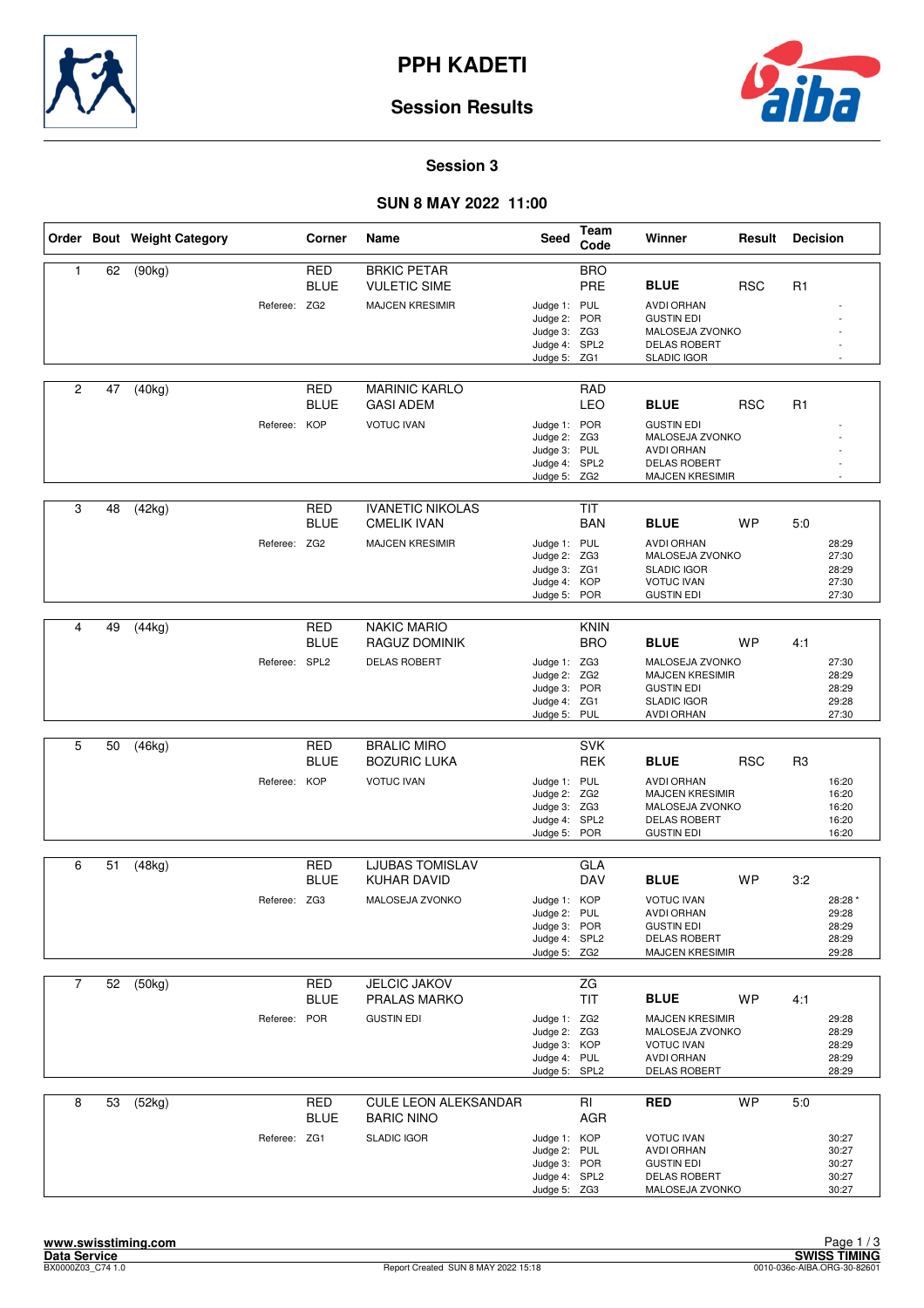![](_page_8_Picture_0.jpeg)

![](_page_8_Picture_2.jpeg)

### **Session 3**

#### **SUN 8 MAY 2022 11:00**

|    |    | Order Bout Weight Category |               | Corner                    | Name                                                | <b>Seed</b>                                                                   | Team<br>Code             | Winner                                                                                                        | Result     | <b>Decision</b> |                                           |
|----|----|----------------------------|---------------|---------------------------|-----------------------------------------------------|-------------------------------------------------------------------------------|--------------------------|---------------------------------------------------------------------------------------------------------------|------------|-----------------|-------------------------------------------|
| 9  | 54 | (54kg)                     |               | <b>RED</b><br><b>BLUE</b> | <b>LESJAK FABIJAN</b><br><b>SELAK DINO</b>          |                                                                               | CAK<br><b>SENJ</b>       | <b>BLUE</b>                                                                                                   | <b>WP</b>  | 3:2             |                                           |
|    |    |                            | Referee: SPL2 |                           | <b>DELAS ROBERT</b>                                 | Judge 1: PUL<br>Judge 2: ZG3<br>Judge 3: ZG1<br>Judge 4: POR<br>Judge 5: ZG2  |                          | <b>AVDI ORHAN</b><br>MALOSEJA ZVONKO<br><b>SLADIC IGOR</b><br><b>GUSTIN EDI</b><br><b>MAJCEN KRESIMIR</b>     |            |                 | 30:27<br>27:30<br>27:30<br>28:29<br>30:27 |
| 10 | 55 | (57kg)                     |               | RED<br><b>BLUE</b>        | <b>BOBAS MATEO</b><br><b>MEHMETI CHANELL</b>        |                                                                               | RI<br>PRE                | <b>RED</b>                                                                                                    | <b>RSC</b> | R <sub>1</sub>  |                                           |
|    |    |                            | Referee: ZG3  |                           | MALOSEJA ZVONKO                                     | Judge 1: PUL<br>Judge 2: ZG1<br>Judge 3: KOP<br>Judge 4: SPL2<br>Judge 5: ZG2 |                          | <b>AVDI ORHAN</b><br><b>SLADIC IGOR</b><br><b>VOTUC IVAN</b><br><b>DELAS ROBERT</b><br><b>MAJCEN KRESIMIR</b> |            |                 |                                           |
| 11 | 56 | (60kg)                     |               | <b>RED</b><br><b>BLUE</b> | <b>BARICEVIC ANDREJAS</b><br><b>KRASNIQI ASLLAN</b> |                                                                               | <b>ARS</b><br><b>REK</b> | <b>BLUE</b>                                                                                                   | <b>WP</b>  | 3:1             |                                           |
|    |    |                            | Referee: SPL2 |                           | <b>DELAS ROBERT</b>                                 | Judge 1: KOP<br>Judge 2: ZG2<br>Judge 3: POR<br>Judge 4: ZG1<br>Judge 5: PUL  |                          | <b>VOTUC IVAN</b><br><b>MAJCEN KRESIMIR</b><br><b>GUSTIN EDI</b><br><b>SLADIC IGOR</b><br><b>AVDI ORHAN</b>   |            |                 | 27:27<br>28:27<br>27:28<br>27:28<br>27:28 |
|    |    |                            |               |                           |                                                     |                                                                               |                          |                                                                                                               |            |                 |                                           |
| 12 | 57 | (63kg)                     |               | <b>RED</b><br><b>BLUE</b> | <b>LUGOMER ANTUN</b><br><b>KUCAN VID</b>            |                                                                               | <b>RON</b><br><b>ARS</b> | <b>BLUE</b>                                                                                                   | <b>WP</b>  | 3:2             |                                           |
|    |    |                            | Referee: ZG3  |                           | MALOSEJA ZVONKO                                     | Judge 1: POR<br>Judge 2: PUL<br>Judge 3: ZG1<br>Judge 4: SPL2<br>Judge 5: KOP |                          | <b>GUSTIN EDI</b><br><b>AVDI ORHAN</b><br><b>SLADIC IGOR</b><br><b>DELAS ROBERT</b><br><b>VOTUC IVAN</b>      |            |                 | 28:29<br>29:28<br>27:30<br>29:28<br>28:29 |
|    |    |                            |               |                           |                                                     |                                                                               |                          |                                                                                                               |            |                 |                                           |
| 13 | 58 | (66kg)                     |               | <b>RED</b><br><b>BLUE</b> | TUTUNDZIC JURAJ<br><b>SUDINJA MARINO</b>            |                                                                               | <b>BRO</b><br><b>ARS</b> | <b>RED</b>                                                                                                    | <b>WP</b>  | 4:1             |                                           |
|    |    |                            | Referee: ZG2  |                           | <b>MAJCEN KRESIMIR</b>                              | Judge 1: ZG3<br>Judge 2: ZG1<br>Judge 3: KOP<br>Judge 4: POR<br>Judge 5: SPL2 |                          | MALOSEJA ZVONKO<br><b>SLADIC IGOR</b><br><b>VOTUC IVAN</b><br><b>GUSTIN EDI</b><br><b>DELAS ROBERT</b>        |            |                 | 28:29<br>29:28<br>30:27<br>30:27<br>29:28 |
| 14 | 59 | (70kg)                     |               | RED<br><b>BLUE</b>        | <b>GORETA NIKO</b><br>DANOLIC LUKA                  |                                                                               | GRO<br>PIT               | <b>RED</b>                                                                                                    | <b>WP</b>  | 4:1             |                                           |
|    |    |                            | Referee: PUL  |                           | <b>AVDI ORHAN</b>                                   | Judge 1: ZG3<br>Judge 2: POR<br>Judge 3: ZG2<br>Judge 4: ZG1<br>Judge 5: SPL2 |                          | MALOSEJA ZVONKO<br><b>GUSTIN EDI</b><br><b>MAJCEN KRESIMIR</b><br><b>SLADIC IGOR</b><br><b>DELAS ROBERT</b>   |            |                 | 28:29<br>29:28<br>30:27<br>30:27<br>29:28 |
| 15 | 60 | (75kg)                     |               | <b>RED</b>                | PALIC DOMINIK                                       |                                                                               | KT                       |                                                                                                               |            |                 |                                           |
|    |    |                            |               | <b>BLUE</b>               | <b>GREGURIC MARKO</b>                               |                                                                               | LEO                      | <b>BLUE</b>                                                                                                   | <b>WP</b>  | 3:2             |                                           |
|    |    |                            | Referee: POR  |                           | <b>GUSTIN EDI</b>                                   | Judge 1: KOP<br>Judge 2: ZG2<br>Judge 3: PUL<br>Judge 4: ZG1<br>Judge 5: SPL2 |                          | <b>VOTUC IVAN</b><br><b>MAJCEN KRESIMIR</b><br><b>AVDI ORHAN</b><br><b>SLADIC IGOR</b><br>DELAS ROBERT        |            |                 | 27:28<br>27:28<br>27:28<br>28:27<br>28:27 |
| 16 | 61 | (80kg)                     |               | <b>RED</b><br><b>BLUE</b> | <b>JAPIRKO TOMISLAV</b><br>PISCUTI MARINIC GABRIEL  |                                                                               | SAL<br><b>SPL</b>        | <b>BLUE</b>                                                                                                   | <b>RSC</b> | R <sub>2</sub>  |                                           |
|    |    |                            | Referee: SPL2 |                           | <b>DELAS ROBERT</b>                                 | Judge 1: KOP<br>Judge 2: POR<br>Judge 3: PUL<br>Judge 4: ZG2<br>Judge 5: ZG3  |                          | <b>VOTUC IVAN</b><br><b>GUSTIN EDI</b><br><b>AVDI ORHAN</b><br><b>MAJCEN KRESIMIR</b><br>MALOSEJA ZVONKO      |            |                 | 9:10<br>9:10<br>9:10<br>8:10<br>9:10      |